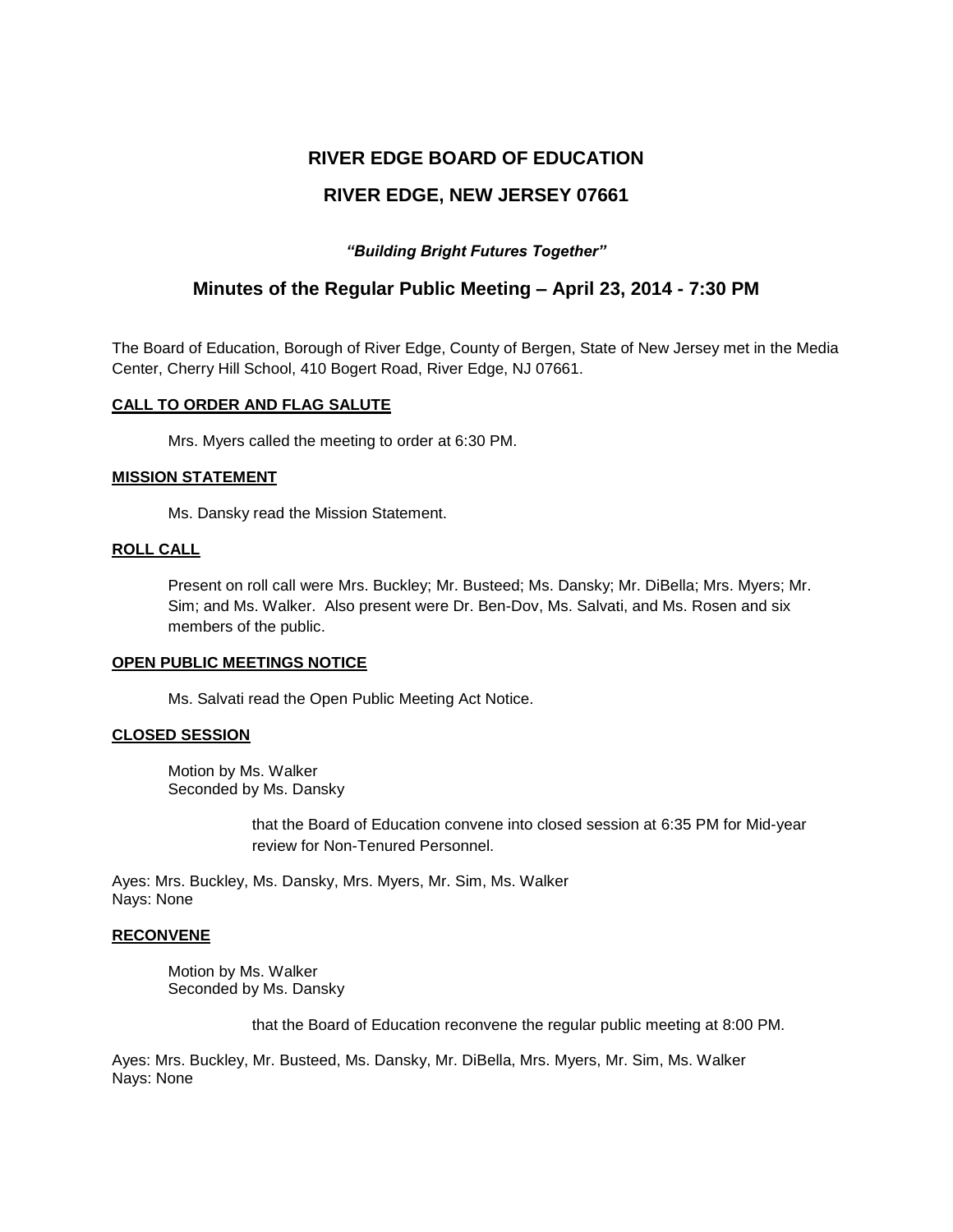#### **SPECIAL/DISCUSSION ITEMS**

Public comment on Agenda Items – None

Residency Discussion

Dr. Ben-Dov had a discussion with the board regarding the overcrowding problem in the River Edge School District for certain grade levels. The school architects came in and a Demographic Study will be done in the near future. The Board discussed some options that included: Reregistration of families for school, revision of our policies, the hiring of an investigator to investigate if the children actually live in town.

# **REPORTS**

#### **SUPERINTENDENT**

Dr. Ben-Dov reported on the following:

- Dr. Ben-Dov had a Building and Grounds Work Session and had Joe DiCara and Rodney Watkins, from DiCara and Rubino's office, here for the meeting. They gathered information on how the buildings are being utilized. They will discuss long term solutions when the demographic study is completed. Dr. Ben-Dov suggested the possibility of opening a fourth class for next year's second grade at Roosevelt School and will ask Cherry Hill Parents if they would like to transfer.
- The district is in the process of completing its first year of the STRONGE Evaluation System. The state has sent revisions. Non-tenure teacher evaluations have to be completed by April 30<sup>th</sup>.
- The Department of Education Chief Academic Officer Tracey Severns spoke at the Superintendents Roundtable regarding the connection between P.A.R.C.C. and Common Core. Dr. Ben-Dov is working with Bill Feldman and collecting assessments in order to evaluate our needs. Assessments must reflect teaching and be rigorous.
- Dr. Ben-Dov and Mr. Alfred Annunizata are planning a Community Meeting. They came up with three options for this meeting: One option was committee meetings for nine months, another option was the "3 D"s, to have three meetings for an hour and a half each one, and the last option was to have a more condensed meeting on June  $3^{rd}$ . The meeting will be two and a half hours long. The board agreed to have the meeting on June 3rd.
- The Technology Forum will be held on Wednesday, April 30<sup>th</sup> at 7PM.
- The Curriculum and P.A.R.C.C. meeting will be held on Monday, May  $12^{th}$ .
- The Cherry Hill and Roosevelt Art Show will be held on Thursday, April 24<sup>th</sup>.
- The third edition of the web-based newsletter will come out the first week of May.
- There were two presentations for Tony Vouvalides today. The first one was at 3:00 PM at Roosevelt School where it was the unveiling of the plaque dedicating the Discovery Lab to him. The second was at 3:30 PM at the River Edge Public Library where the Roosevelt PTO is presented a tile to him for his service to the River Edge School District.
- Two of our fifth grade teams that participated in the Stock Market Game placed second and fourth out of 220 teams in Bergen County.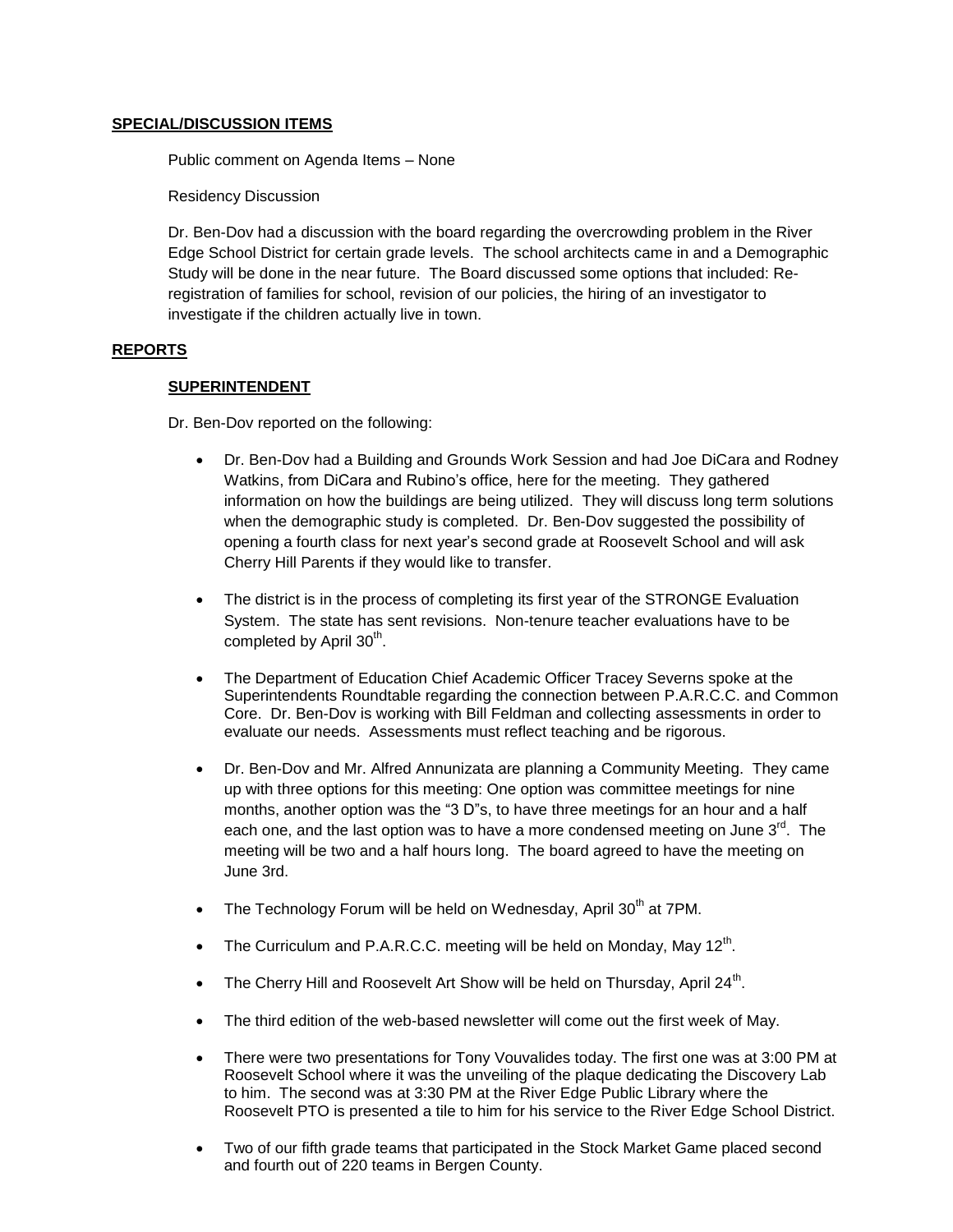# **PRINCIPAL**

Ms. Rosen reported on the following:

- NBC had a Penguin Assembly on Thursday, April 3, 2014. The kids had a blast and enjoyed learning about penguins.
- The children came back refreshed from their Spring Recess.
- Kindergarten Orientation went very well and was well attended. Roosevelt's orientation was on Tuesday April 8<sup>th</sup> and Cherry Hill's was on Thursday, April 10<sup>th</sup>.
- Mrs. Rosen is excited the children are getting lots of outdoor recess time.

# **BOARD SECRETARY**

Ms. Salvati reported on the following:

- The budget has been approved by the County Superintendent.
- The Public Hearing on the Budget will be at the May  $7<sup>th</sup>$  Board Meeting.
- The Lightening Detection System has been installed at both schools. We are in the process of testing it.
- The demolition of the Roosevelt Bathroom has started last week.
- Ms. Salvati spoke to four companies regarding the Demographic Study. Two of the four companies gave her a quote. After a discussion at the Building and Grounds meeting, a firm was selected and it is on tonight's agenda for approval.

#### **PRESIDENT**

Mrs. Myers reported on the following:

 Mrs. Myers spoke to Alfred Annunizata to find out the status of our board's certification. She is waiting to hear back from him and will inform the board once she hears.

# **COMMITTEES**

- $\bullet$  Ms. Walker attended a Building and Grounds Meeting on Wednesday, April 9<sup>th.</sup>
- Ms. Dansky announced Bergen County School Board last meeting of the school year will be on Tuesday, May  $6<sup>th</sup>$  and there will be a Delegate Assembly on Saturday, May 17th and a Special Education Meeting right after the Delegate Assembly.

#### **MOTIONS TO BE ACTED**

#### **ADMINISTRATION/POLICY**

Motion by Mr. Busteed Seconded by Mr. DiBella

- 1. That the Board of Education approve the Minutes of March 12, 2014 Board Meeting.
- 2. That the Board of Education approve the Confidential Minutes of March 12, 2014 Board Meeting.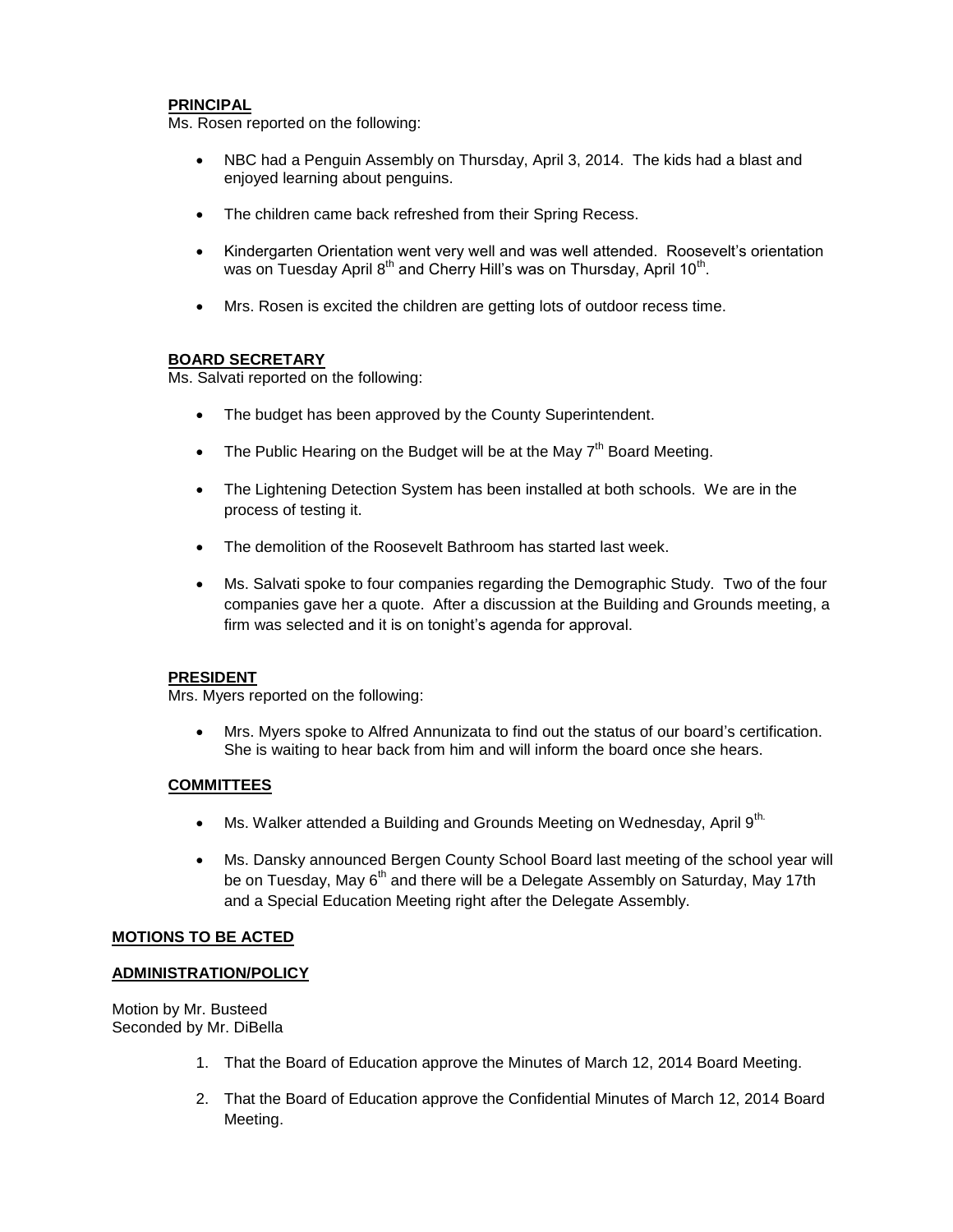3. That the Board of Education establish the tuition rates per pupil for the 2014-2015 school year:

| <b>Regular Education</b>                          | \$11,500,00 |
|---------------------------------------------------|-------------|
| <b>Building Bridges Autistic Programs</b>         | \$63,733,00 |
| <b>Building Bridges Multiply Disabled Program</b> | \$57,793,00 |

- 4. That the Board of Education approve the OMNI Group as the third party Plan Administrator for the District's 403(b) retirement plans.
- 5. That the Board of Education approve the staff development training as per the schedules for April 2014 including relevant mileage reimbursement. (Addendum)
- 6. That the Board of Education approve Ross Haber and Associates to perform a demographic study for the River Edge School District at a cost of \$1,500.

Ayes: Mrs. Buckley, Mr. Busteed, Ms. Dansky, Mr. DiBella, Mrs. Myers, Mr. Sim, Ms. Walker Nays: None

#### **CURRICULUM/EDUCATION** -None

#### **BUILDING & GROUNDS** - None

#### **FINANCE/GRANTS/GIFTS**

 Motion by Mr. DiBella Seconded by Mrs. Buckley

> 1. That the Board of Education approve the bills & claims dated April 2014 totaling \$498,738.11 including checks #36121 through #36203. Payrolls dated March 14, 2014 and March 31, 2014, totaling \$1,052,802.85, issued therefore, a copy of such warrants list be attached as part of these minutes. (Addendum)

Ayes: Mrs. Buckley, Mr. Busteed, Ms. Dansky, Mr. DiBella, Mrs. Myers, Mr. Sim Nays: None Abstained: Ms. Walker

Motion by Mrs. Buckley Seconded by Ms. Walker

- 2. That the Board of Education approve the Budget Transfers for the school year 2013-2014 as of February 28, 2014. (Addendum)
- 3. That the River Edge Board of Education approve the Secretary's and Treasurer's Reports for the period ending February 28, 2014.

Further, we certify that as of February 28, 2014, after review of the secretary's monthly financial report (appropriations section) and upon consultation with the appropriate district officials, to the best of our knowledge no major account or fund has been overexpended in violation of N.J.A.C. 6A:23-2.11 and that sufficient funds are available to meet the districts financial obligation for the remainder of the fiscal year. (Addendum)

4. That the Board of Education accept the list of donations in memory of Erika Steinbauer for the Building Bridges Program in the amount of \$270.00. (List is on file in the Board Office)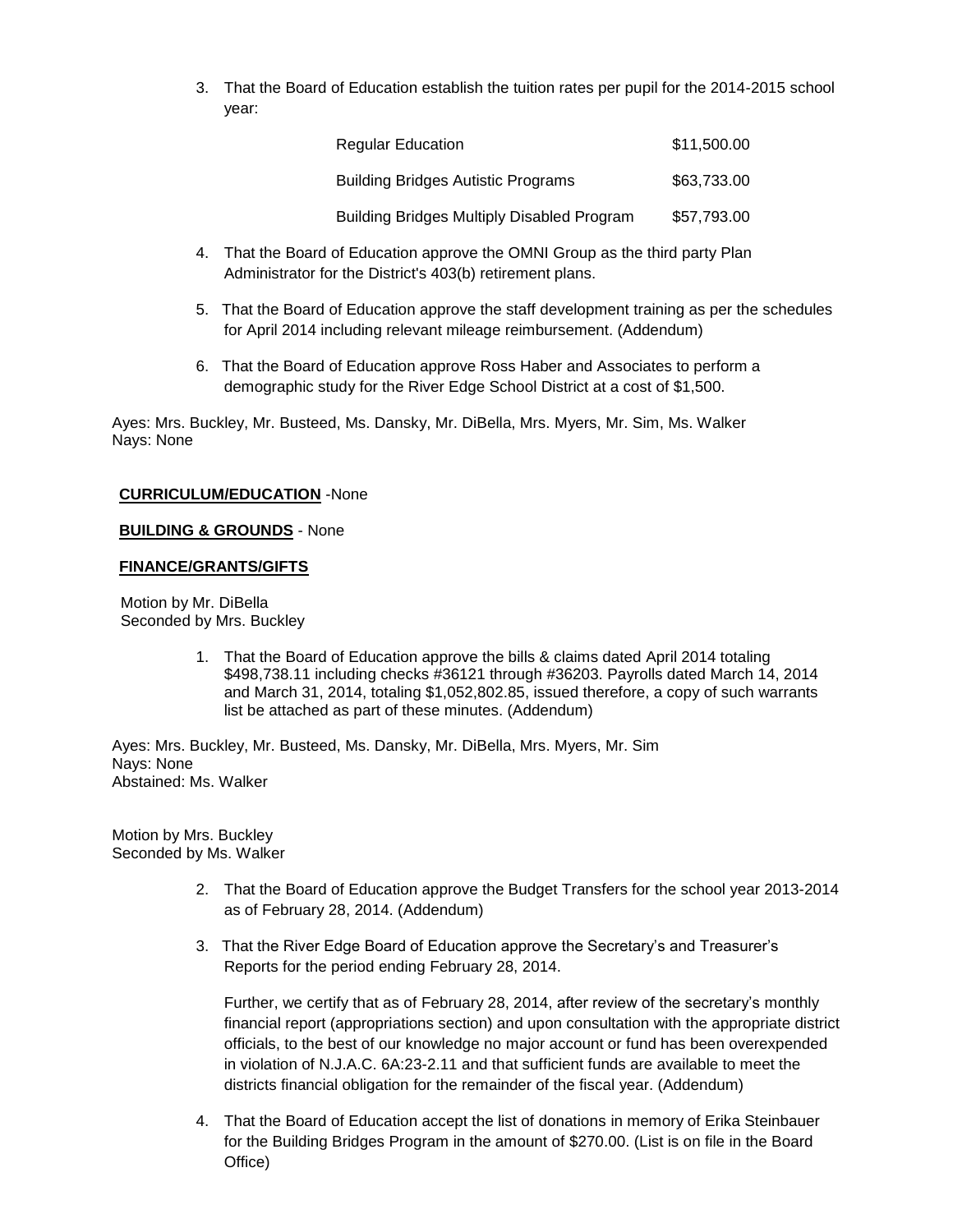Ayes: Mrs. Buckley, Mr. Busteed, Ms. Dansky, Mr. DiBella, Mrs. Myers, Mr. Sim, Ms. Walker Nays: None

# **PERSONNEL**

Motion by Ms. Walker Seconded by Ms. Dansky

- 1. That the Board of Education accept, with regret, the resignation of Leslie Ciauro, Part Time Aide, effective June 30, 2014.
- 2. That the Board of Education accept, with regret, the resignation of Michael Albrizio, ABA Aide, effective May 9, 2014.
- 3. That the Board of Education, with the recommendation of the Superintendent approve Lauren Slade, Full Time ABA Aide, from April 24, 2014 to June 30, 2014.

Ayes: Mrs. Buckley, Mr. Busteed, Ms. Dansky, Mr. DiBella, Mrs. Myers, Mr. Sim, Ms. Walker Nays: None

Motion by Ms. Dansky Seconded by Mr. Sim

> 4. That the Board of Education accept, with regret, the retirement of Peter Brown,  $6<sup>th</sup>$  Grade Teacher, effective July 1, 2014.

Ayes: Mrs. Buckley, Mr. Busteed, Ms. Dansky, Mr. DiBella, Mrs. Myers, Mr. Sim, Ms. Walker Nays: None

#### **RIVER EDGE SPECIAL EDUCATION** – None

#### **REGION V ADMINISTRATION & TRANSPORTATION**

Motion by Mr. Sim Seconded by Mr. Busteed

- 1. That the Board of Education approve the bills & claims dated April 2014 totaling \$756,728.10 including checks #62330 through #62454 .
- 2. That the Board of Education approve the 2013-2014 Jointure Transportation Agreement between Region V (Host) and Keansburg B.O.E. (Joiner).

Ayes: Mrs. Buckley, Mr. Busteed, Ms. Dansky, Mr. DiBella, Mrs. Myers, Mr. Sim, Ms. Walker Nays: None

#### **PUBLIC DISCUSSION**

Maxine Martin-Rumsby, Substitute, spoke about her feelings on the training that is offered to substitute teachers at the River Edge District. She also spoke about the incident that took place on April 4, 2014 and the sequence of events that took place afterwards.